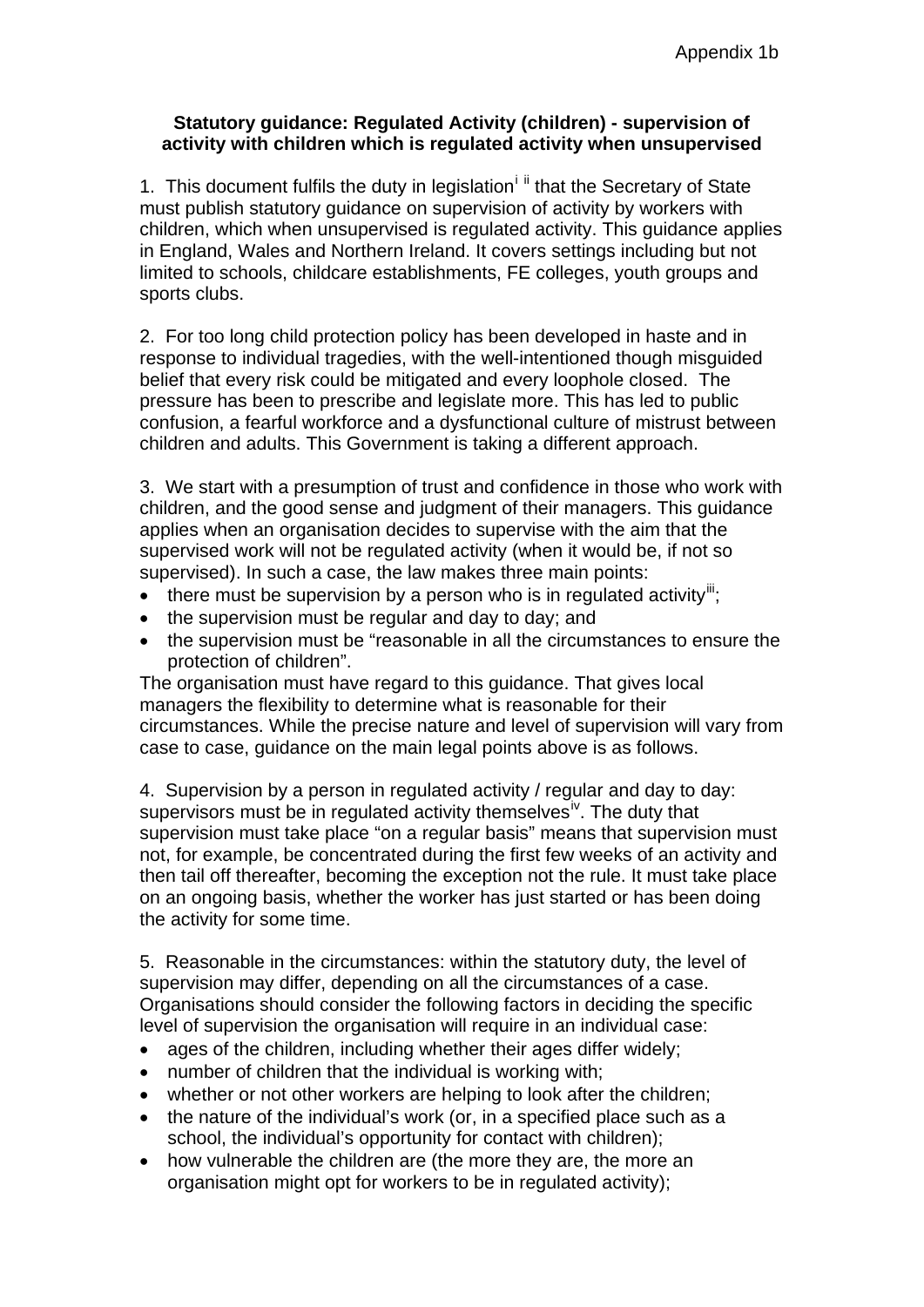• how many workers would be supervised by each supervising worker.

6. In law, an organisation will have no entitlement to do a barred list check on a worker who, because they are supervised, is not in regulated activity.

# **EXAMPLES**

## *Volunteer, in a specified place*

Mr Jones, a new volunteer, helps children with reading at a local school for two mornings a week. Mr Jones is generally based in the classroom, in sight of the teacher. Sometimes Mr Jones takes some of the children to a separate room to listen to them reading, where Mr Jones is supervised by a paid classroom assistant, who is in that room most of the time. The teacher and classroom assistant are in regulated activity. The head teacher decides whether their supervision is such that Mr Jones is not in regulated activity.

## *Volunteer, not in a specified place*

Mr Wood, a new entrant volunteer, assists with the coaching of children at his local cricket club. The children are divided into small groups, with assistant coaches such as Mr Wood assigned to each group. The head coach oversees the coaching, spends time with each of the groups, and has sight of all the groups (and the assistant coaches) for most of the time. The head coach is in regulated activity. The club managers decide whether the coach's supervision is such that Mr Wood is not in regulated activity.

#### *Employee, not in a specified place*

Mrs Shah starts as a paid activity assistant at a youth club. She helps to instruct a group of children, and is supervised by the youth club leader who is in regulated activity. The youth club managers decide whether the leader's supervision is such that Mrs Shah is not in regulated activity.

In each example, the organisation uses the following steps when deciding whether a new worker will be supervised to such a level that the new worker is not in regulated activity:

- consider whether the worker is doing work that, if unsupervised, would be regulated activity. If the worker is not, the remaining steps are unnecessary;
- consider whether the worker will be supervised by a person in regulated activity, and whether the supervision will be regular and day to day, bearing in mind paragraph 4 of this guidance;
- consider whether the supervision will be reasonable in all the circumstances to ensure the protection of children, bearing in mind the factors set out in paragraph 5 of this guidance;

and if it is a specified place such as a school:

 $\bullet$  consider whether the super[v](#page-2-4)ised worker is a volunteer<sup>y</sup>.

## *Department for Education / Department of Health, Social Services and Public Safety (Northern Ireland), September 2012*

End-notes: see overleaf